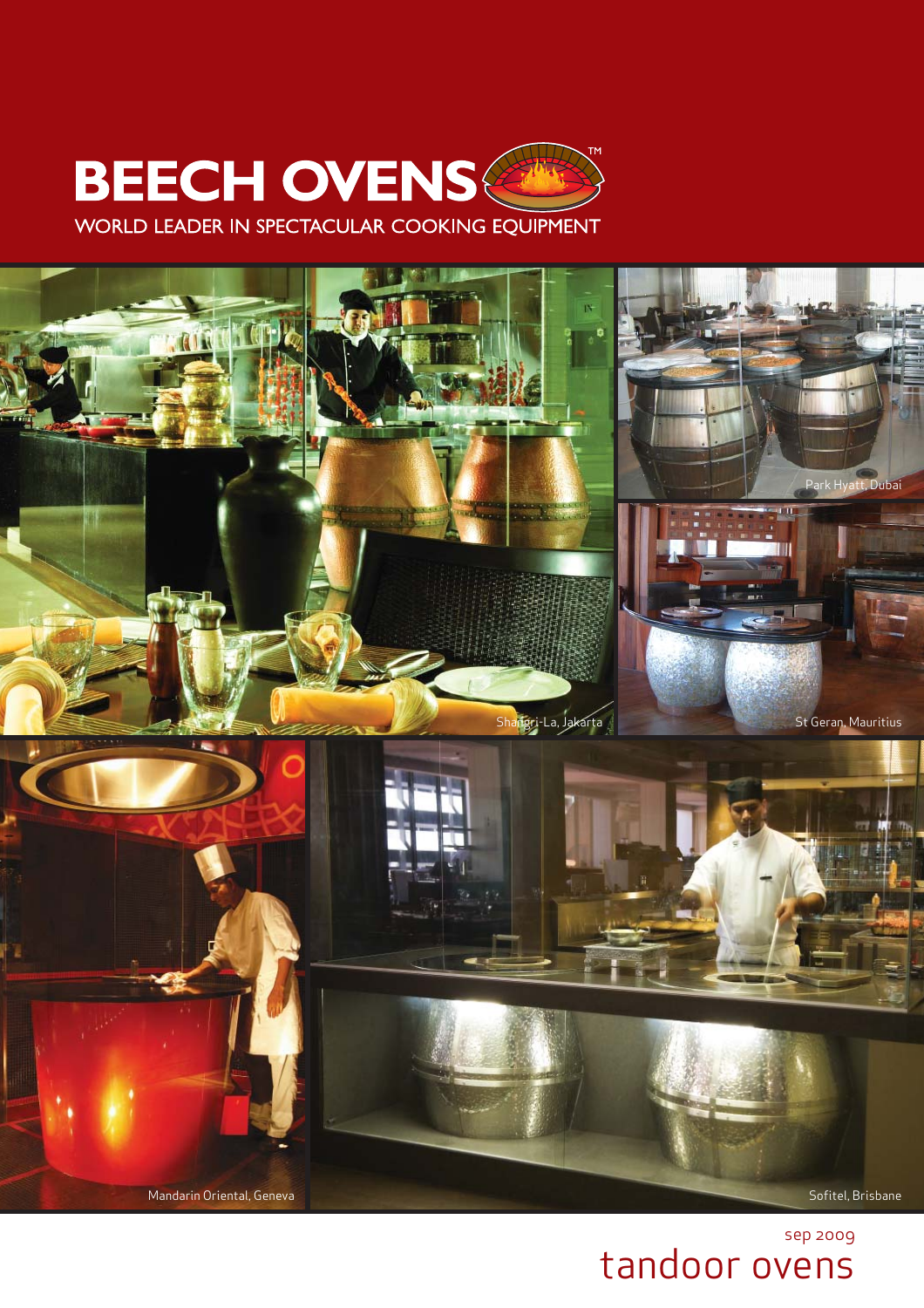# TANDOOR OVENS

Beech Ovens has been supplying spectacular cooking<br>equipment to luxury restaurants and hotels world-w<br>since 1989. equipment to luxury restaurants and hotels world-wide since 1989.

The Beech Tandoor Oven is the world's most advanced tandoor oven and with a variety of shapes, sizes and finishes, is the tandoor of choice for leading chefs around the globe.

### DESIGN SELECTION CRITERIA

Beech Ovens offers two styles of tandoor ovens, one has a ceramic cooking surface and the other has a mild steel cooking surface. The mild steel pot heats up quickly and is lightweight, while the ceramic internal pot is ideal for cooking traditional breads.

## ACCESSORY & FINISH FEATURES

- 2 Sizes option of 2 internal diameters 500mm & 700 mm
- 3 standard external shapes: round, square and barrel shaped
- Internal Pot traditional ceramic or mild steel cooking surface
- Finish options including black, stainless, copper, terracotta or any colour
- 3 fuel types: charcoal, gas or electric
- Designed specifically for use in the luxury hotel environment
- Portable / transportable between venues
- Easy installation / removal
- Ready to operate no further construction work required
- Supplied with analogue thermometer

### DURABILITY FEATURES

- The first high technology tandoor; no longer is there a need to replace the internal pot yearly.
- Reinforced with steel bands to ensure normal thermal expansion will not compromise the structural integrity of the pot.
- Typical minimum wall thickness 75mm twice the thickness of traditional Indian pots.
- Built in fire suppression system available.
- Fully insulated.
- Guaranteed for 12 months.

#### GAS CHARACTERISTICS

- Piezo ignition (easy and clean to light).
- Almost maintenance free.
- Reheats the tandoor quickly.
- No charcoal needs to be placed, nor ash removed.
- No solid fuel emission problems with regulatory authorities.
- Higher airflow through pot; slightly more difficult to cook with greater variations in pot temperature: hottest near burner.

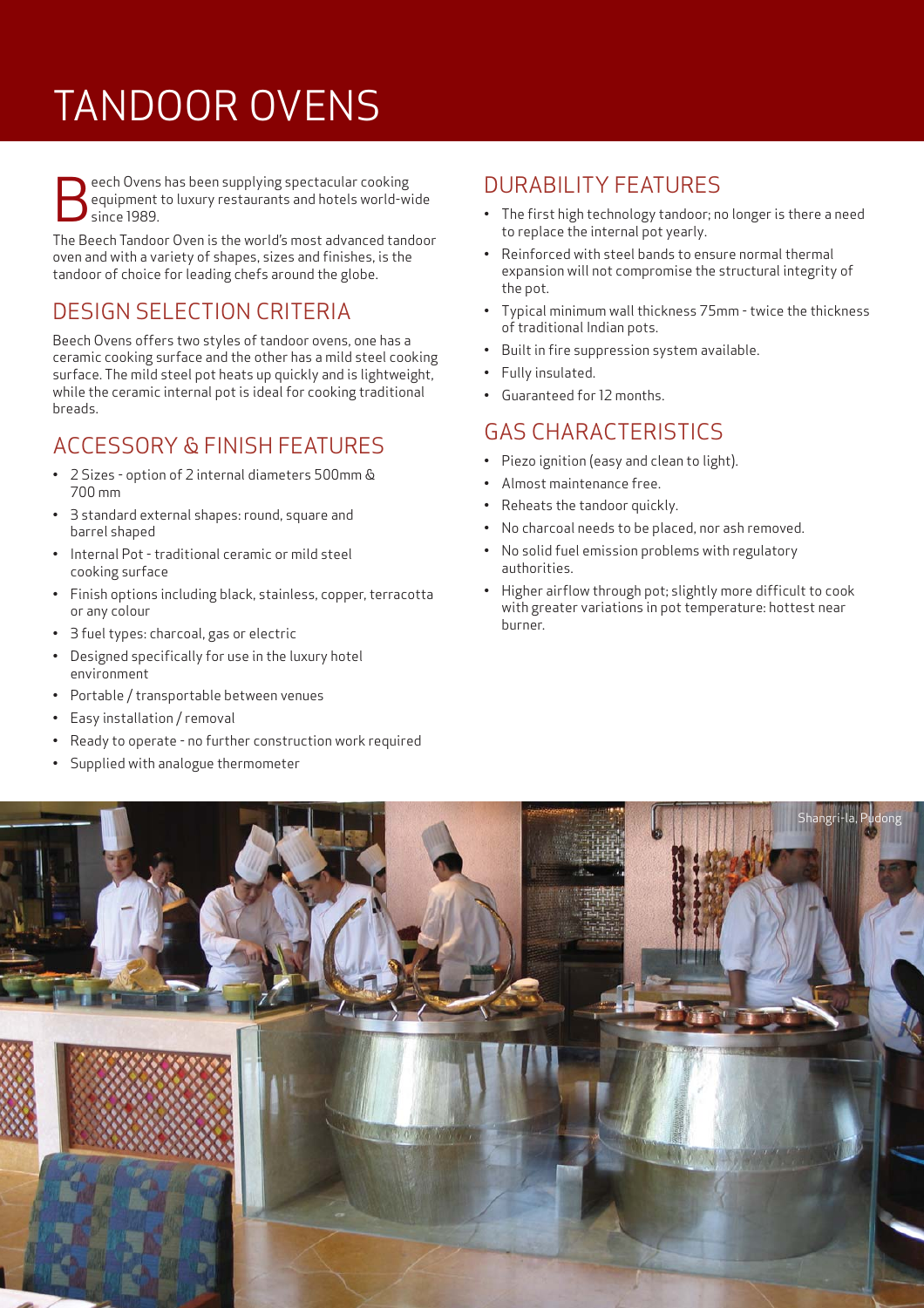

#### 500MM TANDOOR OVEN DRAWING



#### 700MM TANDOOR OVEN DRAWING